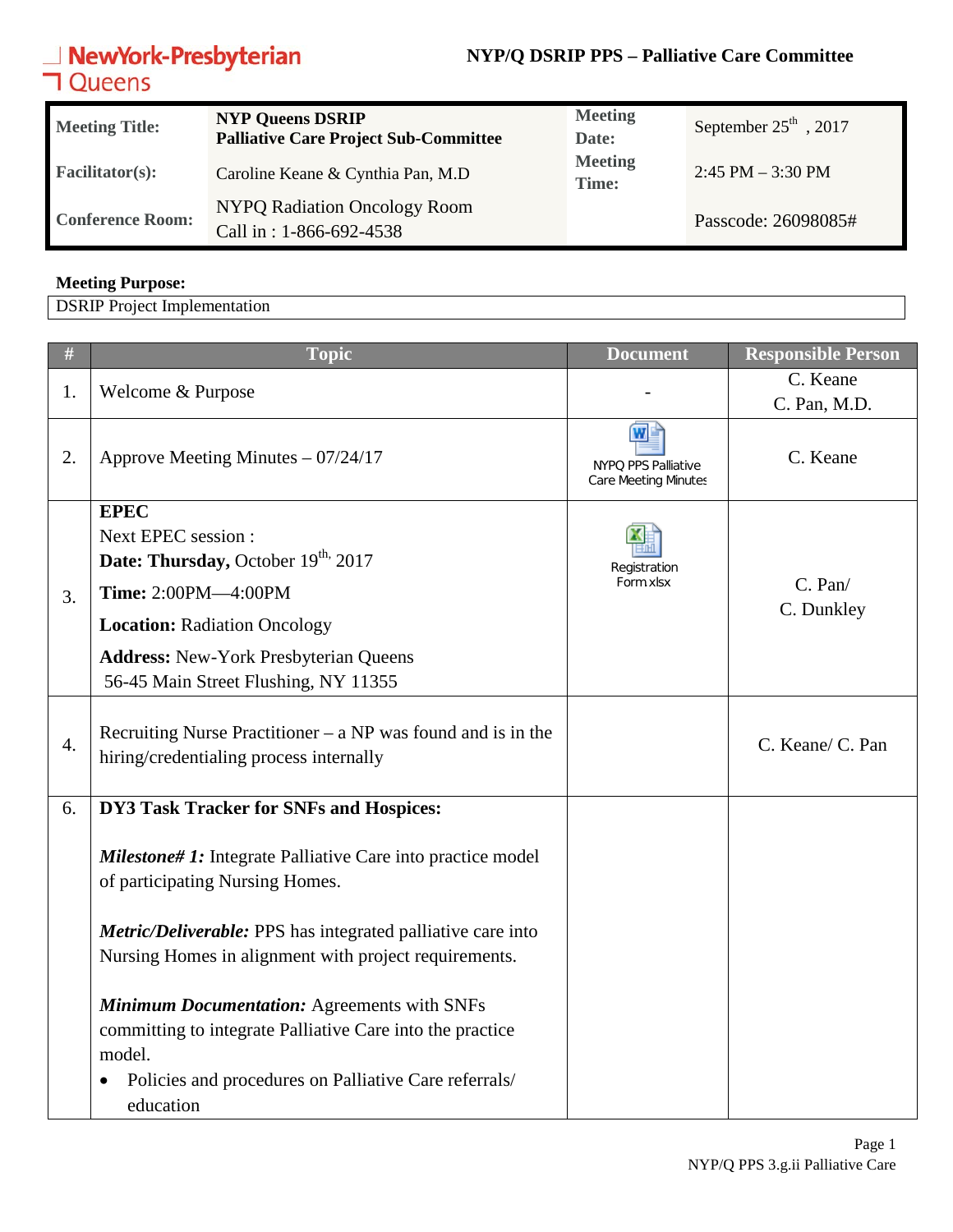#### **NYP/Q DSRIP PPS – Palliative Care Committee**

|     | NewYork-Presbyterian<br><b>1</b> Oueens                                                                                                                                                                            | <b>NYP/Q DSRIP PPS - Palliative Care Committee</b>  |                        |
|-----|--------------------------------------------------------------------------------------------------------------------------------------------------------------------------------------------------------------------|-----------------------------------------------------|------------------------|
|     | Are there any policies the partners would like to share<br>$\bullet$<br>with the committee?                                                                                                                        |                                                     | C.Keane/<br>C. Dunkley |
|     | <b>Milestone#2:</b> Contract or develop partnerships with                                                                                                                                                          | <b>SNF Palliative Care</b><br>Task Tracker DY3.xls) |                        |
|     | community and provider resources, including Hospice, to<br>bring the palliative care supports and services into the<br>nursing home.                                                                               | PDF<br>Palliative Project Plan<br>DY3.pdf           |                        |
|     | <b>Metric/Deliverable:</b> The PPS has developed partnerships<br>with community and provider resources including Hospice to<br>bring the palliative care supports and services into the<br>nursing home.           |                                                     |                        |
|     | <b>Minimum Documentation:</b> Agreements between the PPS<br>and community and provider resources including Hospice.<br>Hospice Vendor Agreement<br>$\bullet$<br>Hospice education with sign in sheets<br>$\bullet$ |                                                     |                        |
|     | <b>MOLST</b> and eMOLST Training and Implementation                                                                                                                                                                |                                                     |                        |
| 8.  | $1st$ Cohort : 5 SNFs for eMOLST implementation<br>The Pavilion<br>New Franklin<br>Cliffside<br><b>LICC</b><br>Silvercrest<br>eMOLST rollout plan<br>$\bullet$<br>Upcoming eMOLST education modules                |                                                     | C. Keane/<br>C. Pan    |
| 9.  | Questions & Open Discussion                                                                                                                                                                                        |                                                     | C. Keane               |
| 10. | Adjourn                                                                                                                                                                                                            |                                                     |                        |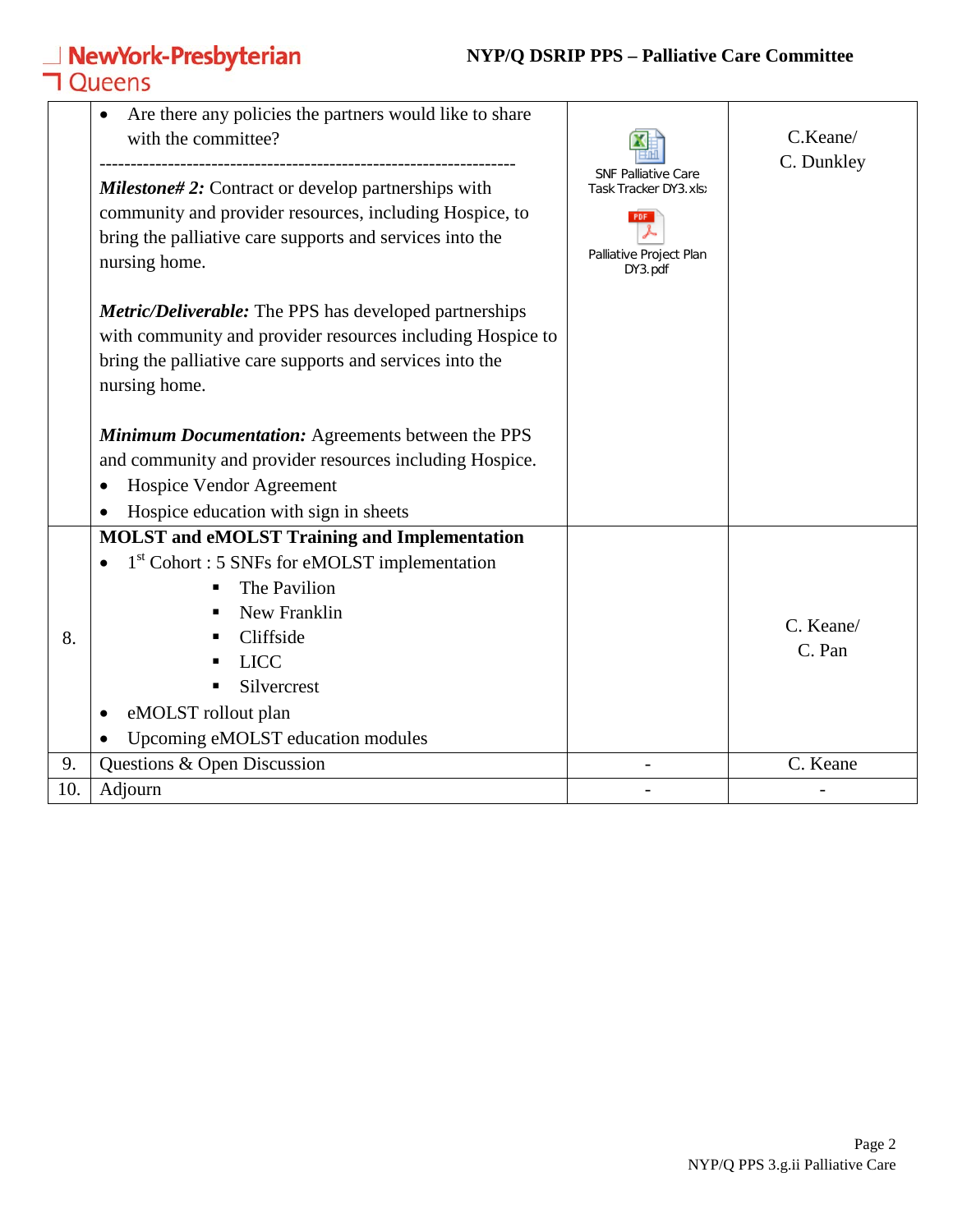### **NewYork-Presbyterian/Queens PPS**

Project 3.g.ii –Palliative Care Project *Project Committee Meeting September 25th, 2017 2:45 PM –3:15 PM EST*

**Attendees**: C. Keane (NYPQ), K. Whiltshire (Elmhurst), J. Pavia (Dry Harbor), E. Lishansky (Dry Harbor), Audrey (Margaret Tietz), D. Murray (Franklin),C. Pan (NYPQ), D. Lawson (Silvercrest), S. Schuman (Parker Jewish ), C. Duffy (St. Mary's ), A. Pelman (Union Plaza), C. Dunkley (NYPQ), E. Roy (The Pavilion ), M. Gallardo (Rego Park ), D. Roll (Pavilion @Queens), Haydee Layera (Pavilion @ Queens ),

| <b>Topic</b> |                                                                                       | <b>Discussion</b>                                                                                                                                                                                                | <b>Actions</b>                                                                                                                                         |
|--------------|---------------------------------------------------------------------------------------|------------------------------------------------------------------------------------------------------------------------------------------------------------------------------------------------------------------|--------------------------------------------------------------------------------------------------------------------------------------------------------|
| 1.           | Agenda:                                                                               | Welcome & Purpose<br>$\bullet$<br><b>Approve Meeting Minutes</b><br>$\bullet$<br><b>EPEC</b><br>$\bullet$<br><b>Recruiting NP</b><br>$\bullet$<br>DY3 Deliverables<br>$\bullet$<br>MOLST and eMOLST<br>$\bullet$ | N/A                                                                                                                                                    |
|              | 2. Approve<br><b>Meeting</b><br><b>Minutes:</b><br>C. Keane                           | The Committee reviewed the meeting minutes from<br>$\bullet$<br>7/24/17                                                                                                                                          | The Committee<br>$\bullet$<br>unanimously<br>approved the meeting<br>minutes.                                                                          |
|              | 3. EPEC<br>C. Pan                                                                     | The Next EPEC meeting will be October 19th @ 2pm<br>$\bullet$<br>in the Radiation Oncology room to review what an<br>ethics committee is as well as review a Mock Case.                                          | Please register for the<br>$\bullet$<br>EPEC sessions.<br>If you would like to<br>$\bullet$<br>host an EPEC session<br>please reach out to the<br>PMO. |
|              | 4. Recruiting NP<br>C. Keane                                                          | The PMO is currently recruiting a Palliative Care NP<br>$\bullet$<br>to support the Palliative Care projects and its<br>partners.                                                                                |                                                                                                                                                        |
| 5.           | <b>CMS</b> is now<br>billing for<br><b>Advance Care</b><br><b>Planning:</b><br>C. Pan | CMS as of January 2017 will bill for Advance<br>Care Planning using codes 99497 and 99498.                                                                                                                       | n/a                                                                                                                                                    |
|              | 6. DY3<br><b>Deliverables</b><br>C. Keane/<br>C. Dunkley                              | <b>DY3 Deliverables:</b><br><b>Milestone# 1:</b> Integrate Palliative Care into practice<br>model of participating Nursing Homes.                                                                                | Please send the PMO<br>$\bullet$<br>a proof of an<br>agreement or contract<br>with a hospice or<br>palliative care onsite.                             |